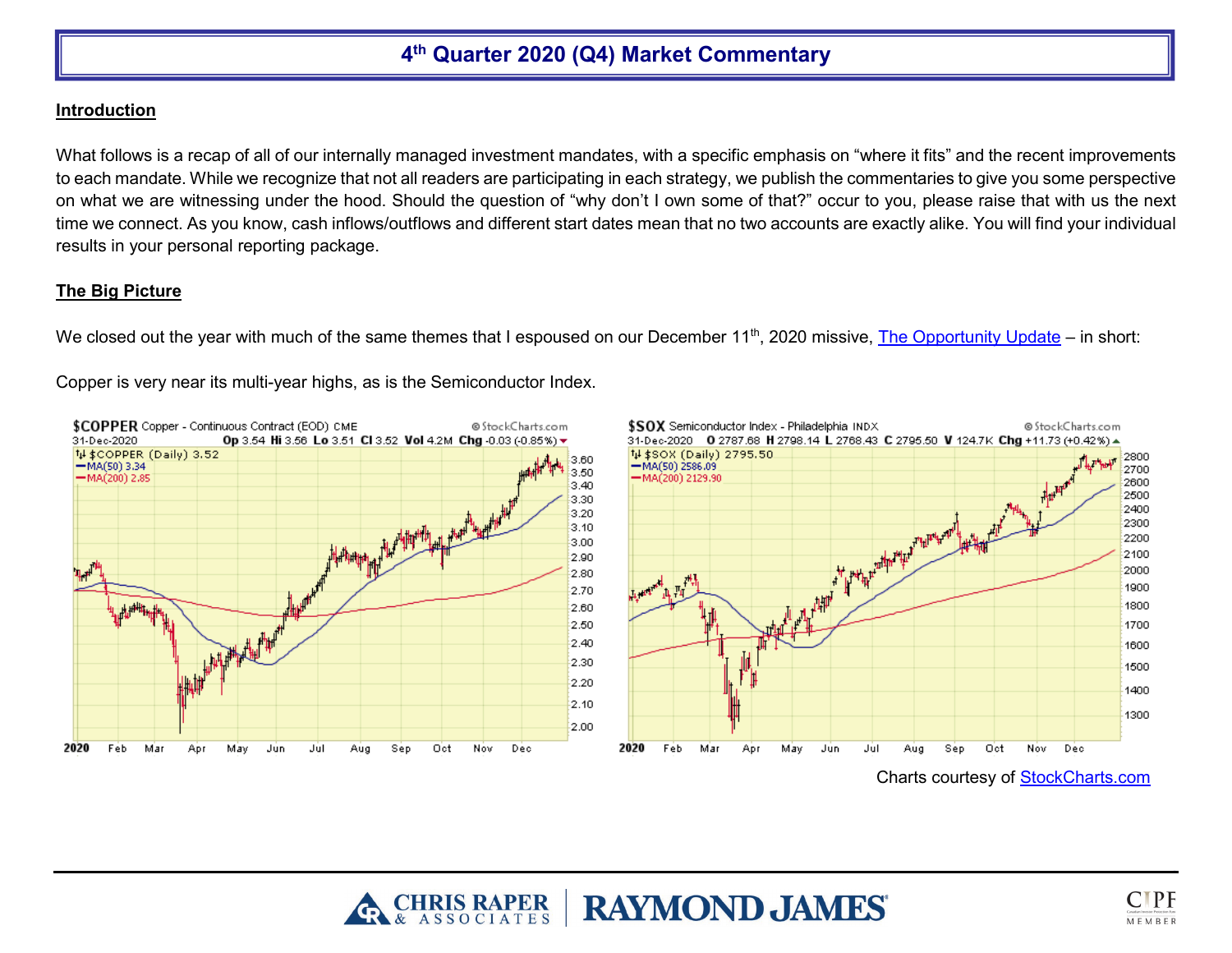The U.S. Dollar Index continues to peg lower lows and lower highs – a bonus for most things X-USA, with bullish implications for commodities (\$CRB below), the developing economies and Canada!



Charts courtesy of [StockCharts.com](https://stockcharts.com/)

What is undeniable is that the rotation out of U.S. mega cap stocks continues at the margin, whereas there have been gangbuster money flows into exchange traded funds (ETFs) favouring small to mid cap growth companies and X-USA equities. Our take? Think like Gretzky – skate to where the puck is going to be, not where it has been.

As you are no doubt aware, vaccines are being administered and our expectation is that after the initial stumbles, the pace will pick up. What is unknowable is our post-Christmas infection rate. Most people I know have "bent" the rules, but gatherings were kept to a minimum. What is more worrisome is the impact of the U.K. virus variant. Accordingly, it would not surprise us to get a shakedown in the markets early on in the New Year. If that happens, we intend to use the weakness to allocate resources to COVID victims in anticipation of the eventual recovery.

When we watch the money flows into and out of market/sector based exchange traded funds, it is clear to us that investors are still anticipating the post-pandemic economic recovery. We also find it encouraging that some of the excess enthusiasm is backing off – as I write on New Year's Eve, [CNN's Fear & Greed](https://money.cnn.com/data/fear-and-greed/) Index is pegging in at a slightly neutral/bearish reading of 48, versus an extreme greed rating of 85 a month ago. Again, these are contrarian indicators – when everybody is totally fearful, we need to force ourselves to buy and vice versa.



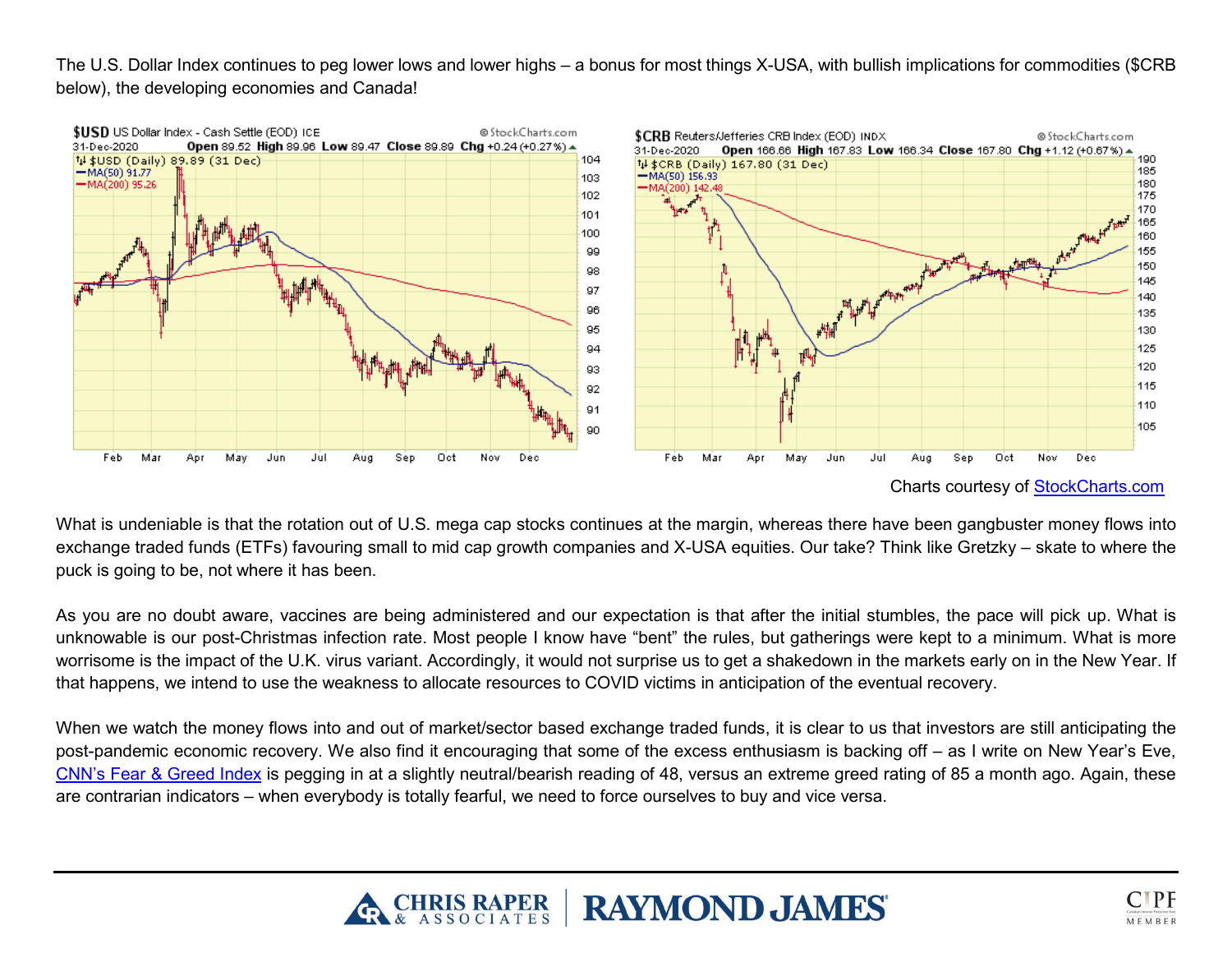**The Dividend Value Discipline™** – This is our core strategy and it needs little in the way of introduction. It has been in existence since September of 2002. The mandate is attractive to investors that are interested in acquiring "rent cheque (dividend) growers", for both income and capital gain. Why growers? Please ask me the next time we speak, but in short, over long periods of time they do extremely well.

In the unprecedented environment of 2020, we not only upped our capital preservation focus and still pegged in with another respectable year– most "balanced" accounts (those with a fixed income component) saw year-end returns in the 3-5% range, whereas the all equity versions were in the 7- 9% range.

As you would expect, our objectives remain unchanged:

- Invest in companies that evidence superior corporate culture are disrupting/reinventing the way business is done, and/or aggregating (purchasing smaller competitors) their way to sustainable double-digit earnings and dividend growth.
- Hold such companies through the inevitable market downturns by focusing on their competitive advantage and thereby the long-term earnings/dividend growth, as opposed to the euphoria and dysphoria of the stock market.
- Generate a consistently growing income and absolute returns of 8%+ per annum over any investment cycle, i.e. peak to peak or trough to trough.

In terms of position changes, those of you who watch your accounts closely will have noted that we upped our exposure in commodity producers, favouring Canadian names via exchange traded funds, and have taken up new positions in American Tower, Williams Sonoma, Northern Trust, CDW Corp., and Amphenol. The latter three are what we would call COVID victim stocks, i.e. we anticipate they will do well as the economic recovery takes hold. Where did the money come from to buy these? COVID beneficiary stocks, which at the margin have probably had their day in the sun. As you would expect, we are always tracking the rent cheque growth and as per the image below, we are pleased to report they have been surprisingly strong . Our expectation is for stronger growth yet as the economy recovers and corporate profitability returns.



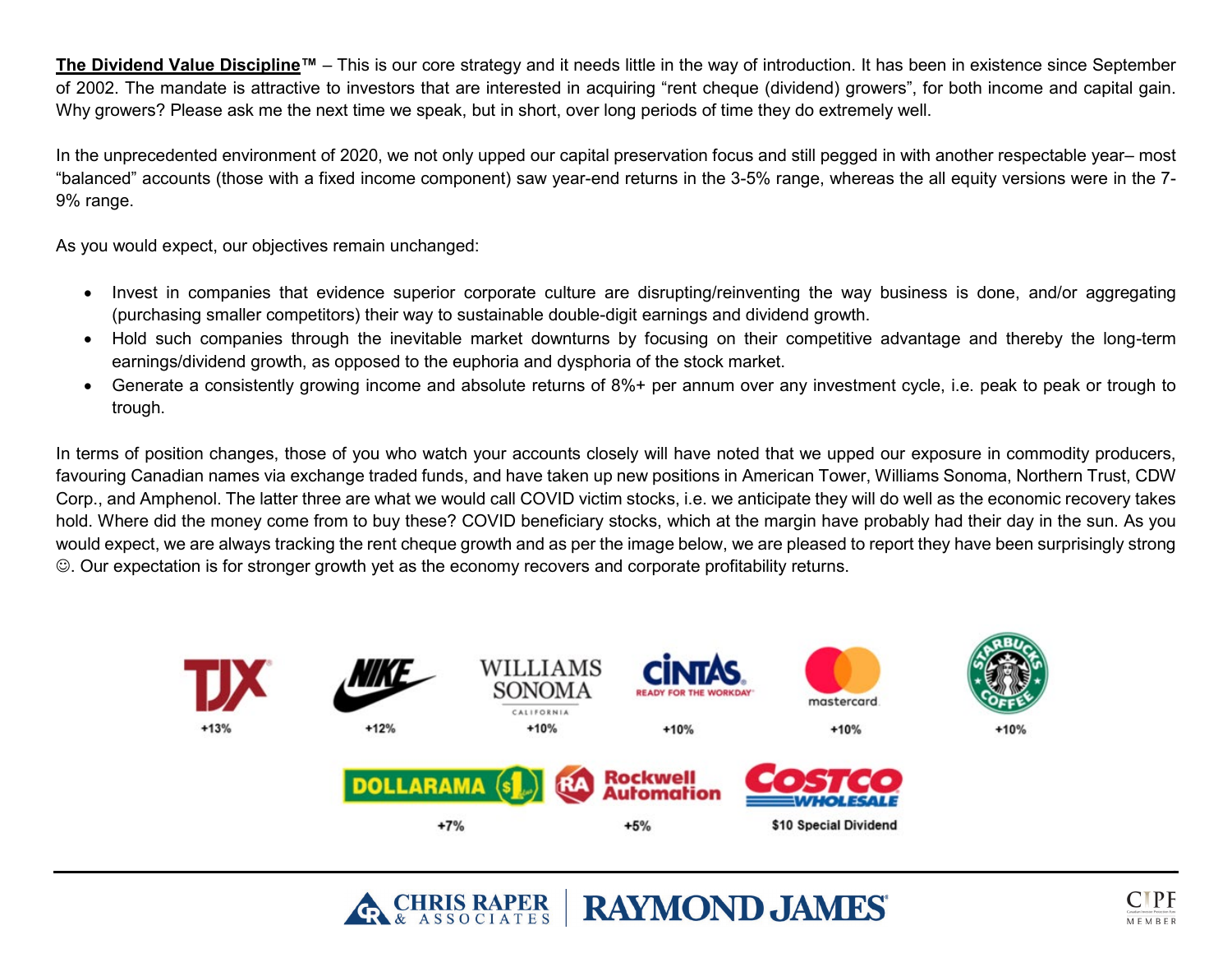**The Global Active Macro ETF (GAME) Strategy** – I like to think of GAME as the ballast mandate. It tends to do well when others have not, and it has also been a great compass in terms of pointing us to where the puck is going as opposed to where it has been. By way of example, this rules

based approach "forced" us to buy base metal producers back in August and emerging markets equities in September (via ETFs), which was early on before most investors recognized the emerging trend.

Who is it for? Given that the turnover is fairly high, we like to see this mandate within registered accounts (i.e. RSP, RIF, IRA, TFSA). This go anywhere strategy is especially appealing to investors that want to move with the market and not get locked into a box, such as say U.S. equities or emerging markets debt. When I site periods in history where the S&P 500 has actually been negative on a 10 year rolling basis, most people understand why not getting locked in is important. That is one of the reasons for generally negative biases towards mutual funds – they have their place, sparingly, in our view.

In terms of what is new, we did tweak the process in late August, whereas the underlying tenants of buying begets buying, selling begets selling, and trends go on far longer than you think they can, remain unchanged. The December 31<sup>st</sup>, 2020 allocation for our Canadian version is as per the image.



**RAYMOND JAMES®** 

north of 1% for a 3-year term, buying interest would return to these tax preferred income generators. To deal with those eventualities, we needed a better process. TAPS was an invention of necessity – in an effort to get our clients closer to the original cost estimate, we flat lined the costs at 0.5% per annum, which we see as an absolute bargain. Due to the dividend tax credit, interest equivalent yields of ~7% are the norm, for now. We wouldn't expect it to be that high a year from now.

Who is it for? Investors whose primary focus is on income, and they are not concerned with capital growth. This strategy is not appropriate for registered accounts as you would nullify the tax advantages.

This is by far our fastest growing platform and since launching it, it is surprising to us how many of our clients have found money under the chesterfield cushions  $\odot$ . A snapshot of our December 31<sup>st</sup>, 2020 model holdings is as per the adjacent image.





| <b>PREFERRED SHARES HOLDINGS</b>      |
|---------------------------------------|
| <b>BANK OF MONTREAL PFD SERIES 40</b> |
| <b>CIBC NON CUML CL A PFD SER 49</b>  |
| <b>ENBRIDGE INC PFD</b>               |
| <b>ENBRIDGE CUM RED RR PREF S17</b>   |
| <b>FAIRFAX FINL 5YR RR PFD SR M</b>   |
| <b>GREAT WEST LIFECO INC PREF SHS</b> |
| <b>GREAT WEST LIFECO 1ST PFD SR S</b> |
| INTACT FIN CORP NON CM C A PFD        |
| <b>MANULIFE N-CUM RR PFD CL 1 S23</b> |
| NBC NON CUM 5YR PFD SER 38            |
| PEMBINA PIPE FIX CL A PFD S13         |
| <b>POWER FINANCIAL PREF SER-V</b>     |
| TC ENERGY CUML RED 1ST PFD S15        |
| TD BK NON CUM 5Y RST PFD SR 22        |
|                                       |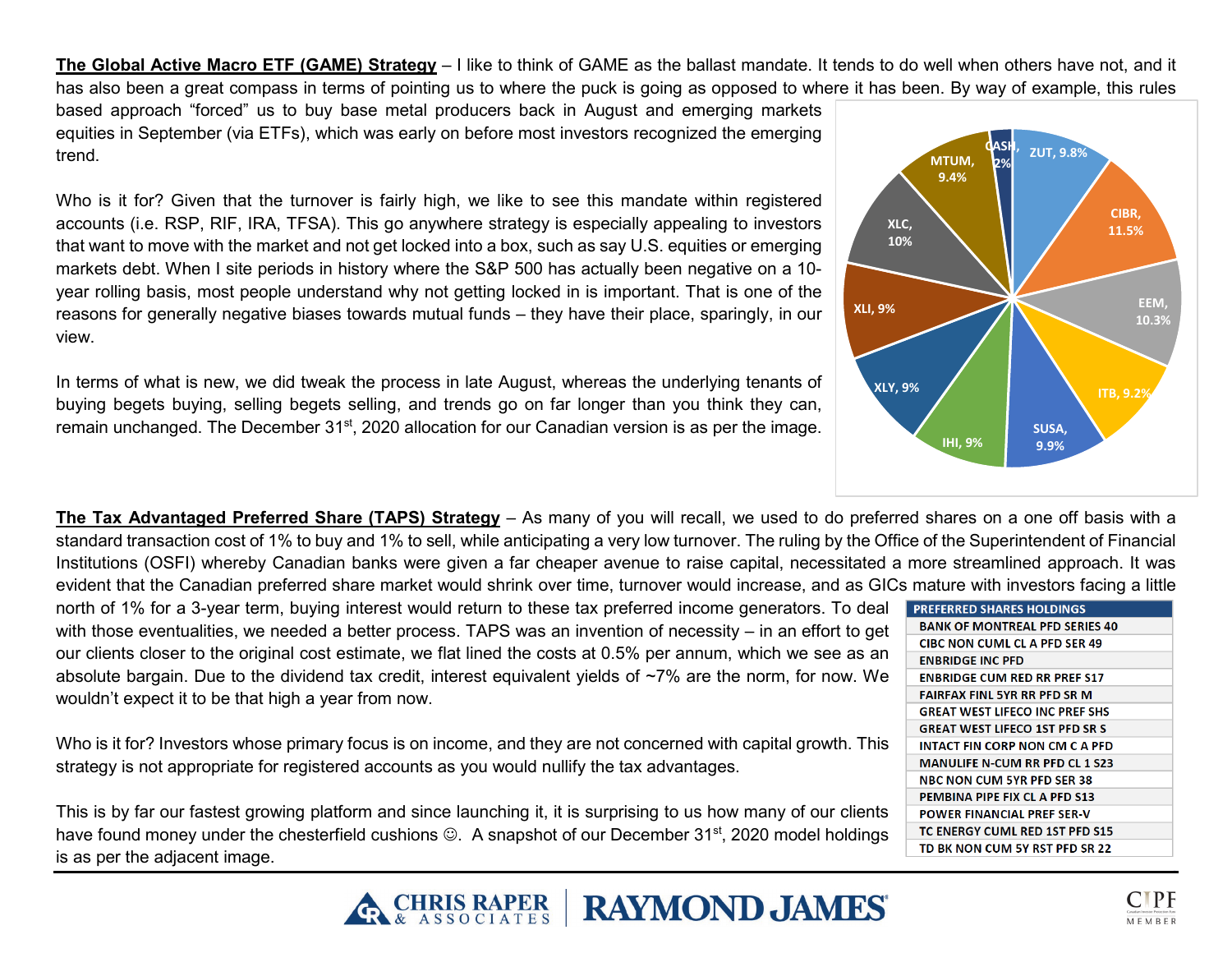**The Keep More Income (KMI) Strategy** – This is under beta test (Chris and one other client) and was developed for a very specific niche – Canadian tax preferred income coupled with some growth over time. This is a pure Canada only mandate and it is only suitable for Canadian investors in nonregistered/taxable accounts. While it is early days, we are encouraged with a weaker U.S. dollar and what it is doing for our commodity prices/producers. You may recall that for the decade prior to the market meltdown of 2008/09, Canada was the place to be. Post that crisis the U.S. has been the place to be for the past 12 years, but it is at least plausible that we are now witnessing a secular shift. The weaker U.S. dollar and investors returning to the X-USA space are certainly evident. All of this begs the question, could it be Canada's time to shine? The best opportunities tend to come from sectors/regions where investors have long given up and thrown in the towel. That certainly describes most of Canada.

**The Next Cycle Resource Fund (NCRF)** – I started this mandate on January 7<sup>th</sup>, 2020, again under beta test, with my personal money. My thinking at the time was, we are getting close to the next commodities cycle and I need to develop a mandate for our clients to take advantage of it. Of course COVID hit and down came my doghouse. In truth, I was so overwhelmed with everything else going on and because it was my own money, the NCRF promptly went ignored. The interesting thing was that by August, it was back to making money. That doubled my conviction to the strategy because by then, the weaker U.S. dollar was evident and I knew that there had been a whole lot of future resource production that got shelved during the market meltdown. My take is that supply will not be able to keep up with demand as the economy recovers. Furthermore, the green agenda translates to a lot more materials consumed for producing things like solar panels, wind turbines and Tesla batteries.

Who is it for? Investors with a high risk tolerance, and it is probably better suited to a non-taxable account or slice thereof.

## **Conclusion**

There is no question that the challenges of 2020 brought with it a lot of blood, sweat and tears. The blessing for both us and our clients is that it forced us to get far more efficient throughout our investment platforms and the client relationship side of the business. These realized efficiencies are in keeping with our objective of freeing up more time to address your individual needs and concerns. We are looking forward to both the challenges and the opportunities for 2021.

Our best to you and yours for a happy, healthy and prosperous New Year,

**Chris Raper, CIM®, CFP® Senior Vice President, Senior Wealth Advisor | Senior Portfolio Manager Private Client Group, Raymond James Ltd.**  [www.chrisraper.com](http://www.chrisraper.com/)

Postscript – If you believe these missives can help your family or friends, please feel free to forward. Alternatively, they can subscribe (first name and email) at [http://www.chrisraper.com/contact-us.aspx.](http://www.chrisraper.com/contact-us.aspx)